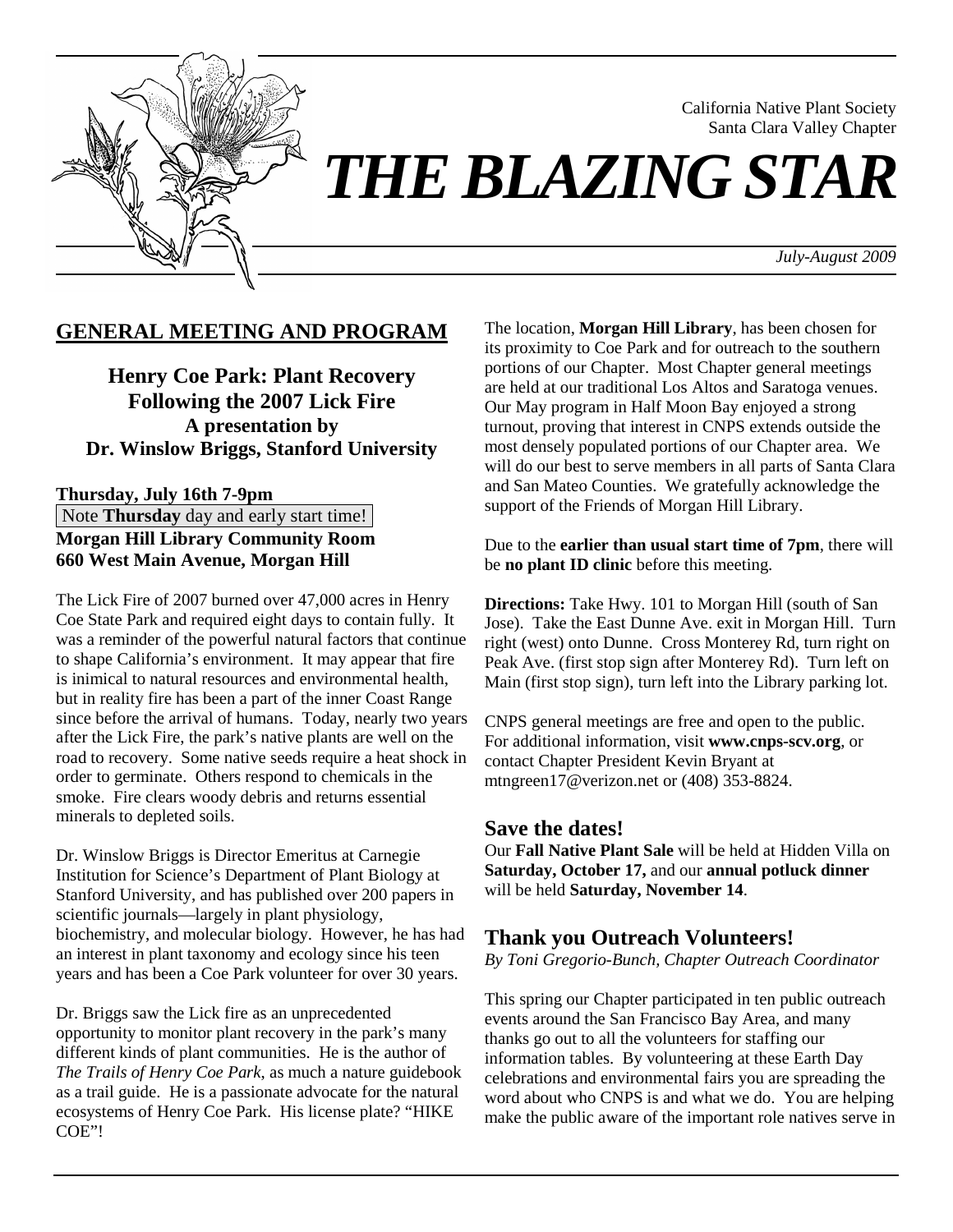our ecosystems, and providing information about growing natives in our gardens.

Thanks go out to Sherrie Wren and North San Joaquin Valley Chapter members James Brugger and Suzanne Gutherie who volunteered at Pacheco State Park's Wildflower Day; Ellie Gioumousis and Susan Welch for staffing at Palo Alto's Earth Day; Kammy Rose for



Rose Rockwood and Agi Kehoe Volunteering at CNPS Booth Photo by Toni Gregorio-Bunch

volunteering at the Full Circle Farm Earth Day celebration; Jane Kos, Carolyn Curtis and Susan Peterson for participating at SLAC's National Accelerator Laboratory Earth Day event; Suzie Woolhouse for helping out at San Jose State's Earth Day celebration; Milovan Milutin and Ken Himes for staffing our table at Mission College's Earth Day celebration; Jean Struthers and Sue Welch for working at Los Altos Hills' Earth Day Celebration at Westwind Barn; Ann Harding and Libby Lucas for working the Sierra Club's Wetlands Celebration; and Rose Rockwood, Agi Kehoe and Georgia Stigall for staffing our table at Redwood City's World Environment Day Fiesta.

If we've left anyone out we apologize, and please let us know so we can include you in the next newsletter.

Volunteering at these outreach events is an important part of this organization. There are more outreach opportunities coming up in the fall, and I hope other members are inspired to become involved. For more information you can contact me at tonig@flash.net, or call (408) 373-4497.

# **CHAPTER ACTIVITIES**

# **Native Plant Nursery**

Volunteers are invited to continue to care for and propagate native plants throughout the summer at our Nursery at Hidden Villa. Our nursery work sessions take place every **Wednesday, from 10am to 2pm**. Bring garden gloves,

sunhat, clippers, and your lunch. Other tools will be provided at the nursery. Knowledge of plants is not necessary: your willingness to help is all that's required.

For more information, contact Jean Struthers at (650) 941-2586 or JeanStruthers@att.net; or Ray Deutsch at (650) 365-6136 or henrymarsh@yahoo.com.

**Directions**: Hidden Villa is located on Moody Road west of Foothill College. From Hwy. 280 in Los Altos Hills, take the Moody Road exit and head west. Two miles west of Foothill College, look for the Hidden Villa sign and driveway on the left. Proceed over the bridge and park in the visitor center lot to your right. The Native Plant Nursery is at the greenhouse just beyond the visitor center.

# **Gardening with Natives**

Gardening with Natives (GWN) is a special interest group within the Chapter, and includes a mix of seasoned native plant gardeners as well as beginners. The group is open to all, and newcomers are always welcome.

### **The Plants and People of Native California By Marianne Schonfisch Thursday, July 2, 7-8:30pm Saratoga Library, 13650 Saratoga Ave., Saratoga Cosponsored by Saratoga Library**

Native Californians lived a sustainable lifestyle for thousands of years. At this talk, you will learn how they used their traditional plant knowledge and management techniques to provide food, medicine, shelter, clothing, tools, and trade goods. Many of the plants they used still survive here in the Bay Area. The talk is illustrated with pictures, examples, and handouts.

Marianne Schonfisch is the coordinator of the Native Plants/Native Ways school program at the Filoli estate in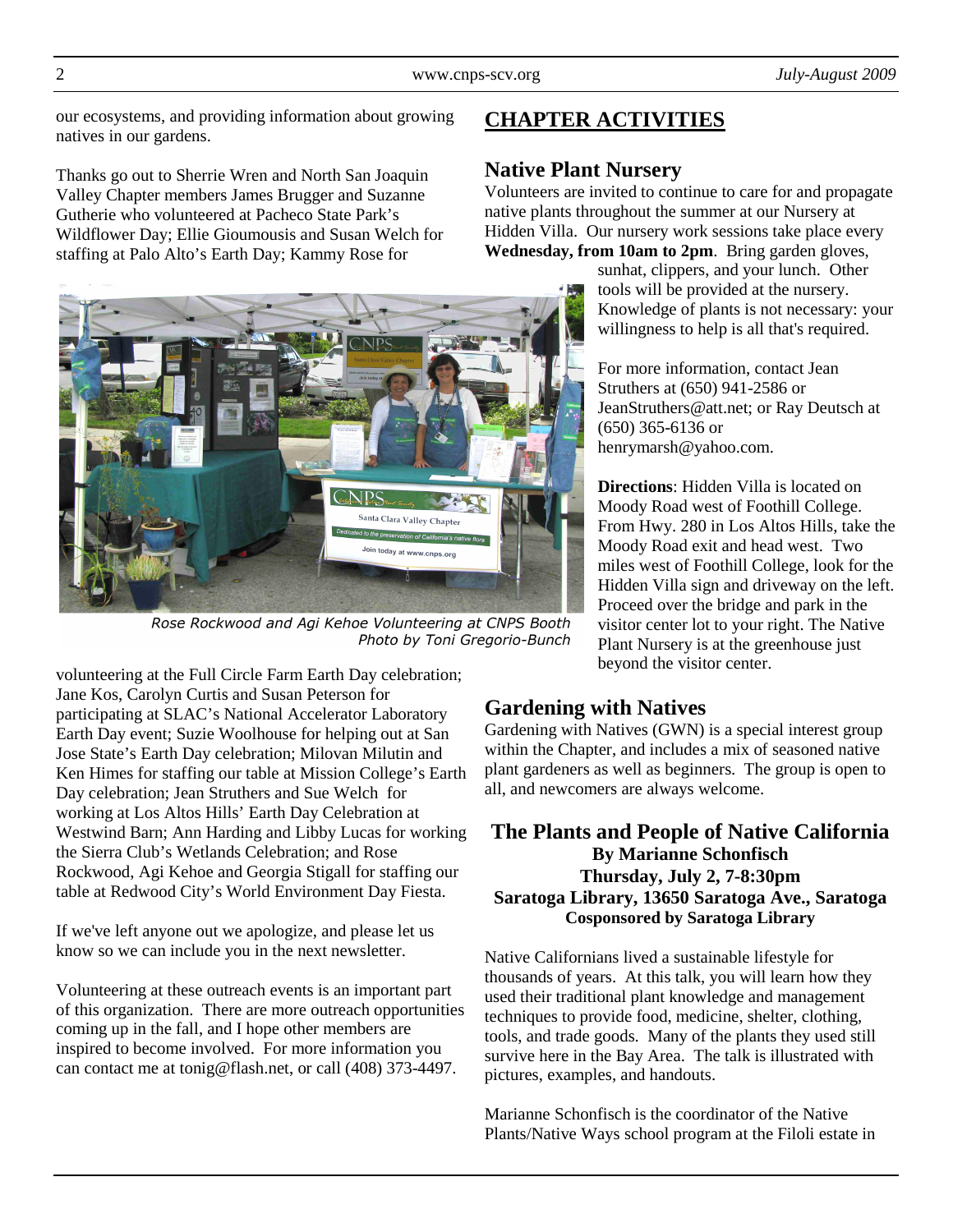Woodside. She has a background in environmental education and has studied with elders and other teachers of traditional skills throughout California.

**Directions to the Saratoga Library:** From Hwy. 85 (North & South): Take the Saratoga Avenue exit. At the light, turn on Saratoga Avenue (northbound travelers turn left on Saratoga Ave.; southbound travelers turn right on Saratoga Ave.). Go past the light at Fruitvale. The library will be on your left.

#### **The Evolution of a Native Plant Garden By Katherine Greenberg Thursday, August 6, 7-8:30pm San Carlos Library, 610 Elm St, San Carlos Cosponsored by San Carlos Library**

Native perennials, shrubs, and trees are long-lived. How does a native plant garden grow and change over time? How do its maintenance needs change? Find out from a designer whose 30-year old garden in Lafayette has been featured in many books and magazines.

Katherine Greenberg is the Former President, Pacific Horticulture Foundation; Founding President, Friends of Regional Parks Botanic Garden; and Former President, Mediterranean Garden Society.

**Directions to the San Carlos Library:** From Hwy. 101 (traveling north or south): Take the Holly St. West exit. Drive across El Camino Real and at Elm Street, turn left. Cross San Carlos and almost at the end of the block, you will see a sign "Civic Center" on the right hand side of the road. Turn right into the parking lot and the library is straight ahead.

For more information on the Gardening with Natives group, visit its website at **www.GardeningWithNatives.com**. GWN maintains a Yahoo group with over 700 members, a true resource for native plant gardeners in our area. To join the Yahoo group, visit **groups.yahoo.com/group/ GardeningWithNatives**. To contact the GWN Steering Committee, email GardeningWithNatives@yahoo.com or call Arvind Kumar at (408) 715-7020.

# **Santa Clara Valley Chapter to Host December Chapter Council**

On the weekend of **December 4-6**, we will host the quarterly Chapter Council for delegates from around the state. Our chapter last had the opportunity to host in September 2001 when the meeting was held at Stanford University. We're looking forward hosting this year,

particularly since Chapter President Kevin Bryant is also currently Chapter Council Chair. Members of the state Board of Directors (including Chapter VP Arvind Kumar) and the state CNPS staff will also be in attendance.

There will be many chances to volunteer with this special event, and it's a great opportunity to learn more about our state CNPS organization and to meet people who are working to conserve our wild places and our native flora.

We are forming a committee to plan the weekend, which will include a banquet, presentation, and field trips in addition to the meetings. If you're interested in helping, please contact Judy Fenerty at judy@fenerty.com, or (408) 655-3493 or any of the Chapter officers.

### **Other Chapter Groups and Activities**

The upcoming dates and contact information for some of our other regular Chapter activities are as follows:

| <b>Activity</b> | <b>Dates</b>            | <b>Contact</b>        |
|-----------------|-------------------------|-----------------------|
| <b>Native</b>   | <b>Saturdays and</b>    | Phil Higgins          |
| <b>Hill</b> at  | <b>Sundays at 9am</b>   | phidor@juno.com or    |
| Foothill        | - see Phil's email      | $(650)941 - 4752.$    |
| College         | list for dates          |                       |
| <b>Keying</b>   | Fridays 6:30pm,         | David "Tex" Houston   |
| with            | June 26, July 31,       | tex009@sbcglobal.     |
| <b>Natives</b>  | and <b>August 28</b> at | net or Sally Casey at |
|                 | <b>PCC</b>              | $(408)377 - 0989$     |
| Habitat         | Fridays 9am,            | Paul Heiple at (650)  |
| Restor-         | Wednesdays              | 854-7125 or           |
| ation at        | <b>5:30pm.</b> See      | pheiple@              |
| Edge-           | edgewood.               | gmail.com, or John    |
| wood            | thinkersrus.            | Allen at jcakwa@      |
| Park            | net for Saturday        | earthlink.net.        |
|                 | sessions.               |                       |

## **San Carlos Library and CNPS Present a Summer Series on Water-wise Landscaping**

Our Chapter is co-sponsoring the following new series of free classes with the San Carlos Library. The classes are on **alternate Mondays from 7-8:30pm**. Feel free to attend one or all!

| Date    | <b>Topic</b>              | <b>Speaker</b>      |
|---------|---------------------------|---------------------|
| June 29 | Sustainable Landscaping   | Sherri Osaka        |
|         | with Native Plants        |                     |
| July 13 | Native Perennials for the | Agi Kehoe           |
|         | Garden                    |                     |
| July 27 | Native Wildflowers for    | <b>Arvind Kumar</b> |
|         | the Garden                |                     |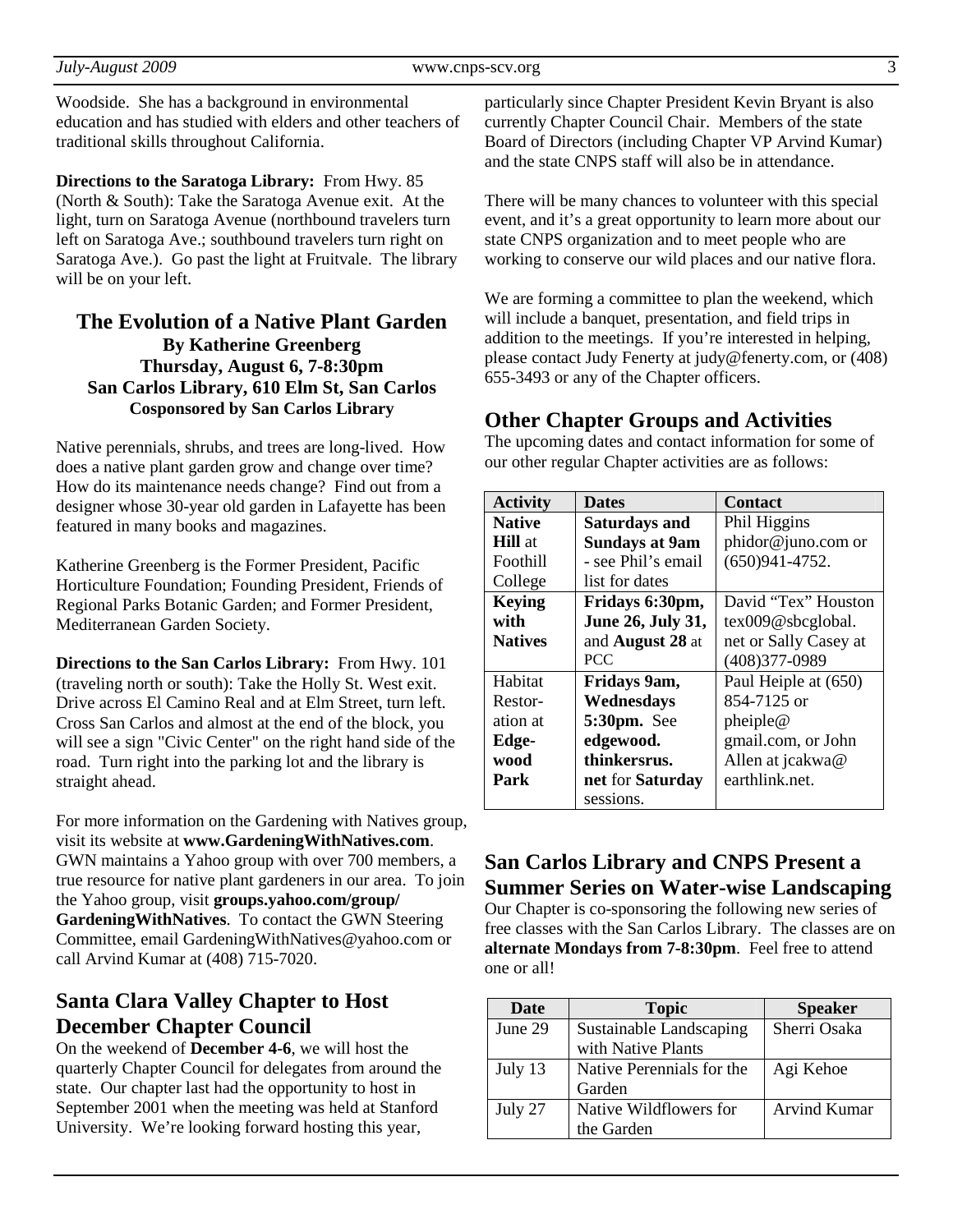| Aug $10$ | Year-round Interest in a<br>Native Plant Garden | Sherri Osaka |
|----------|-------------------------------------------------|--------------|
| Aug $31$ | Native Garden                                   | Stephanie    |
|          | Maintenance                                     | Curtis       |

**Location: San Carlos Library 610 Elm Street, San Carlos See travel directions above (650) 591-0341 - smcl.org/libraries/scl** 

# **ULISTAC NATURAL AREA UPDATE**

*By Jeanne-Michele Salander* 

Editor's note: **Jeanne-Michele Salander** from Ulistac has kindly written this article for us, about the Ulistac Natural Area in northern Santa Clara. Ulistac is a volunteer-driven native garden project at which many of our members have volunteered over the years. Jeanne says the 3/4 acre garden has never looked better and always has something blooming. Jeanne herself has volunteered about 400 days in the last 13 years toward the creation of Ulistac Natural Area and its Bird and Butterfly Habitat Garden.

Over 120 people braved 100+ degree heat to visit Ulistac Natural Area, marking Ulistac's debut on the Going Native Garden Tour April 14. Several hundred mature native shrubs and trees now fill the nine-year-old 3/4 acre garden.



Lupine at Ulistac Natural Area Photo by Ealasaid Haas

The area between the west end of the garden and Lick Mill Boulevard, about 1/4 of an acre, is in the early stages of planting, with the new Don Callejon School taking stewardship of part of the new plot, and the Granada

Muslim School of Santa Clara claiming the rest. Leadership for the new project is provided by the intrepid Dennis Dowling of Wilcox High and his Montebello Ridge Environmental Institute students.

Santa Clara University is funding the purchase of two new large storage containers for the site, one for the restoration effort and one for the education program.

This successful native plant garden, probably the largest in the South Bay created entirely by volunteers on municipal land, is a remarkable nexus of community and school involvement, with Wilcox High of Santa Clara and Santa Clara University and 6 other schools providing hundreds of hours of volunteer labor since the summer of 2000, when our site resembled an adobe soil moonscape.

That summer, Ruth Troetschler took one sad look and said, "First you need about 50 tons of mulch..." Now we benefit greatly by the provision of free high quality wood chip mulch donated by the City of Santa Clara's Streets and Boulevards Department. Cardboard/wood chip 2-layer mulching is proving to be an excellent deterrent to nonnative invasives on the site.

**WORK SESSIONS** are normally the **first Saturday and third Sunday** of each month. Wear long pants and hat, sturdy shoes, bring water and a snack.

Ulistac Natural Area is located on Lick Mill Boulevard, between Hope Dr. and Tasman Dr. in Santa Clara.

Summer workday hours are **9am to 1pm**. Note that summer workdays dates will be variable because of leadership vacation schedules. For the latest schedule please visit **www.scu.edu/envs/ulistac**. For more about Ulistac visit **santaclaraca.gov/park\_recreation/ pr\_ulistac.html**. Jeanne may be reached at jeannemichele@sbcglobal.net or (408) 482-6394.

# **CHAPTER FIELD TRIPS**

Chapter field trips are free and open to the public. They are oriented to conservation, protection and enjoyment of California native plants and wildlife, and we adhere to all rules and guidelines for the lands on which we are visiting.

**In our region it is very important to be prepared for hiking on rugged & steep terrain, wide temperature ranges and rapidly changing conditions at any time of year. All participants should wear sturdy footwear and**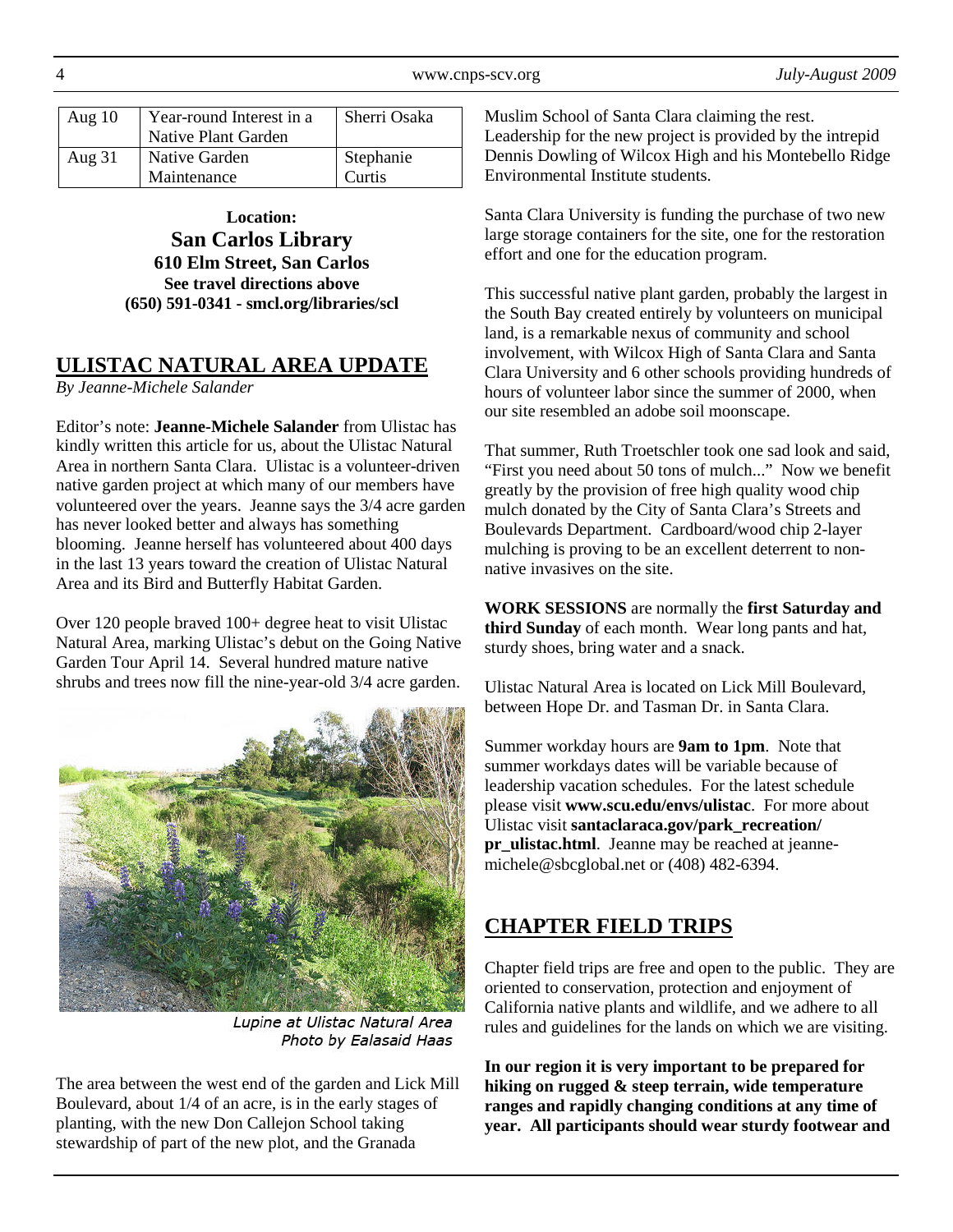**carry sufficient water, sun protection, food, clothing layers, personal first aid and other supplies you may need. If you have any questions about your ability to participate in a particular field trip, please contact the trip leader in advance.** 

**Fri-Sun Jul 3-5 Ebbett's Pass & Calaveras County** 

What happened to spring? Every year, the time from March to June seems to pass so quickly around here. Luckily, we live a few hours drive from alpine meadows, where spring is in full swing near the 4th of July.

Join us as we explore Ebbett's Pass at the top of Hwy. 4 in the Sierra Nevada. We'll hike out onto the Pacific Crest Trail (PCT) and celebrate our nation's birth by taking in dazzling displays of blooming spring flowers and beautiful alpine scenery. We'll also explore some lower elevation sites near the town of Arnold and Calaveras Big Trees.

We are very lucky to have friends in high places, as we have been invited to stay at a house owned by a chapter member in the town of Arnold. There is space indoors for about 15 people dormitory style, and space to camp outdoors or park two RVs with electrical hookups as well.

**Friday** will be a travel day, with botanizing in the vicinity of the house in the afternoon, and a potluck dinner and celebration that evening. On **Saturday**, we'll head up to 9,000ft + elevation and take in the show, hiking a few miles (at botanist pace) on and around the PCT. We will also have a potluck on Saturday night. On **Sunday**, we'll explore the lower elevations of Hwy. 4 below 5,000 ft and botanize our way back home to summer.

Please contact Kevin Bryant at mtngreen17@verizon.net or (408) 348-9470 to **reserve your space**, and to receive all the trip details.

#### **Thu July 9 7pm Field Trip Planning Meeting**

Our Chapter has a rich history of exploring California's incredible flora through the first hand experience of field trips. Be a part of this tradition by contributing ideas for future field trip locations. Do you have a favorite place that you'd like to take the Chapter to see? Or maybe there's a hike where there are a few mystery plants you'd like identified?

We will meet at the Peninsula Conservation Center, located at 3921 E. Bayshore Road in Palo Alto. You don't need to be a field trip leader to contribute: simply bring your ideas and a sense of adventure. Or, if you are unable to attend, email Kevin Bryant (mtngreen17@verizon.net) with your comments prior to the meeting.

## **JOIN CNPS AND SAVE**

Did you know that CNPS membership benefits include... 10% off plants at:

- Almaden Valley Nursery, San Jose
- Blue Sky Farms Nursery, Half Moon Bay
- Berkeley Horticultural Nursery, Berkeley
- Native Revival Nursery, Aptos

Further benefits include:

- \$3 off classes at Yerba Buena Nursery, Woodside
- \$4 off a Bay Nature magazine subscription

Join online at **www.cnps.org.** Or print a membership form at **www.cnps.org/cnps/join**, fill it out and mail it in with your dues. Soon you'll receive a member card in the mail that you can show to get your discounts. Visit **www.cnps.org/membership** for a complete list of supporting organizations.

# **CHAPTER OFFICERS FOR 2009**

To learn more about volunteering with the Chapter, to ask any other questions or to give suggestions, please contact one of our officers listed below.

| <b>Title</b>     | <b>Name</b>   | <b>Phone</b> | <b>Email</b>   |
|------------------|---------------|--------------|----------------|
| <b>President</b> | Kevin         | (408)        | mtngreen $17@$ |
|                  | <b>Bryant</b> | 353-8824     | verizon.net    |
| <b>Vice</b>      | Arvind        | (408)        | chhaprahiya@   |
| <b>President</b> | Kumar         | 715-7020     | yahoo.com      |
| <b>Recording</b> | Leighton      | (650)        | LeightonNakata |
| <b>Secretary</b> | Nakata        | 947-9989     | @yahoo.com     |
| <b>Treasurer</b> | Paul          | (650)        | pheiple@       |
|                  | Heiple        | 854-7125     | gmail.com      |
| Past             | Judy          | (408)        | judy@          |
| <b>President</b> | Fenerty       | 655-3493     | fenerty.com    |

To join our Chapter email list please send your request to judy@fenerty.com.

**DEADLINE FOR THE NEXT** *BLAZING STAR* 

#### **Saturday, August 8, 2009**

**Email: mattsson@surfpix.net Phone: (408) 255-3767**